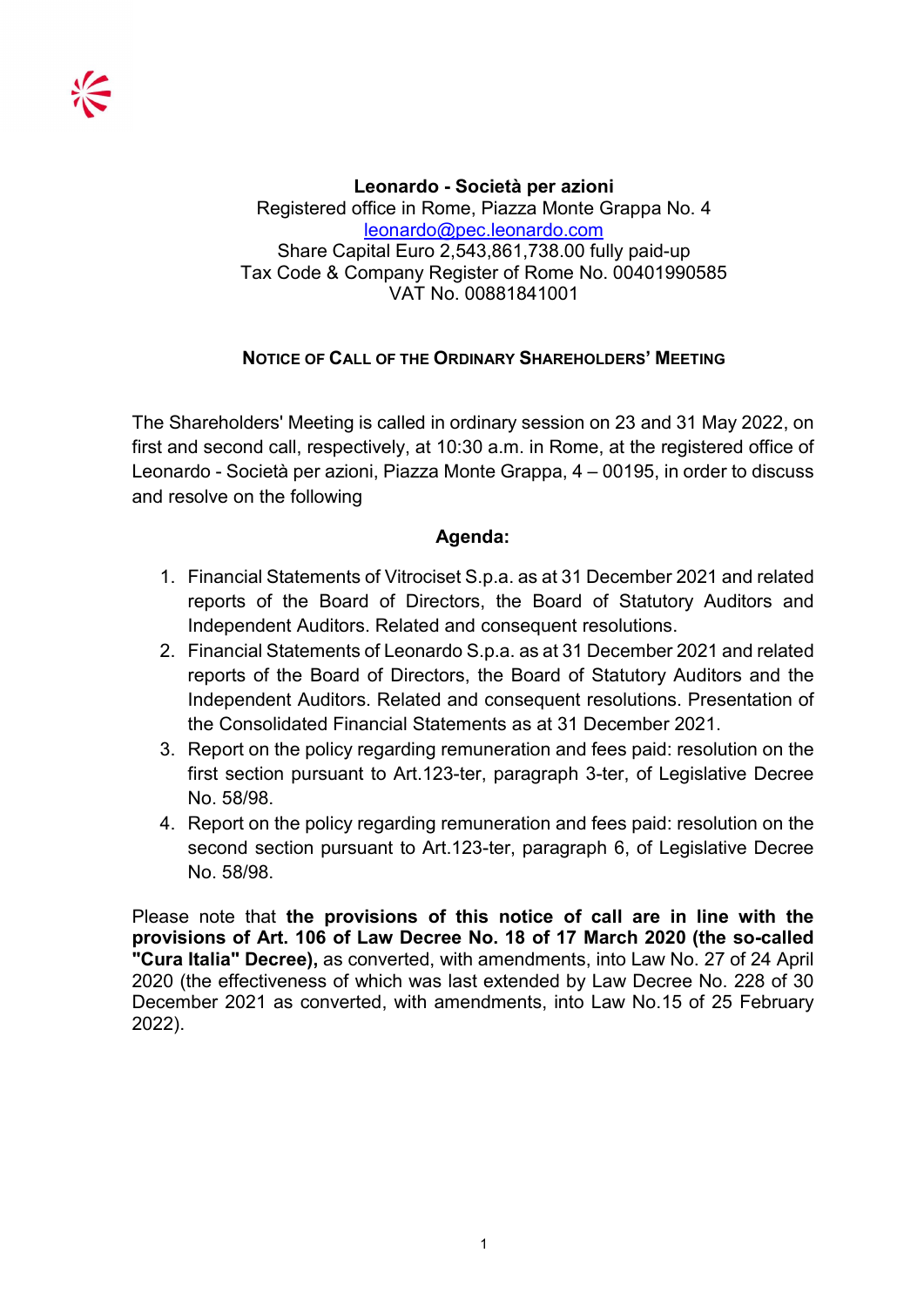## Right to attend the Shareholders' Meeting and to exercise voting rights

The right to attend the Shareholders' Meeting and to exercise voting rights may only take place through the Designated Representative (Computershare S.p.A.), in the manner detailed in the paragraph titled "Participation and Vote through the Shareholders' Representative designated by the Company".

Pursuant to Art. 83-sexies of Legislative Decree No. 58/98 and to Art.13 of the Articles of Association, the right to attend the Shareholders' Meeting and to exercise the voting rights is subject to the receipt, by the Company, of a statement issued by an authorised intermediary in accordance with the regulations in force, certifying the ownership of voting rights based on its accounting records at the end of the accounting day on the seventh trading day prior to the date of the first call of the Shareholders' Meeting (i.e. 12 May 2022), the so-called "Record Date".

The statement must reach the Company by the end of the third trading day before the date set for the first call of the Shareholders' Meeting (i.e., by 18 May 2022). Nevertheless, Shareholders will be entitled to attend and vote even if the notice has reached the Company after the aforesaid time limit, provided it is received within the Meeting's proceedings, and without prejudice to the principle according to which the right to attend and vote at the Shareholders' Meeting may be exercised exclusively through the Designated Representative (Computershare S.p.A.), as specified in the paragraph titled "Participation and Vote through the Shareholders' Representative designated by the Company".

Any credit and debit entries made to the accounts after 12 May 2022 (the "Record Date") are not relevant for the entitlement to exercise voting rights. Therefore, anyone who becomes a holder of shares only after such date will not be entitled to attend and vote at the Shareholders' Meeting.

Holders of shares that have not yet been dematerialized may exercise their right to attend the Shareholders' Meeting only if they deliver their share certificates to an authorised intermediary in time for them to be entered into the centralized management system in dematerialized form and obtain the statement mentioned above.

### Participation and Vote through the Shareholders' Representative designated by the Company

In accordance with the Decree that allows listed companies to order that the attendance at the Shareholders' Meeting takes place exclusively through the Designated Representative pursuant to Art. 135-undecies of Legislative Decree No. 58/98, the Company provides that any holder of voting rights who intends to attend Shareholders' Meeting may be represented thereat by means of a proxy granted to the Designated Representative identified by the Company in Computershare S.p.A., based in Milan, Via Lorenzo Mascheroni 19 - 20145.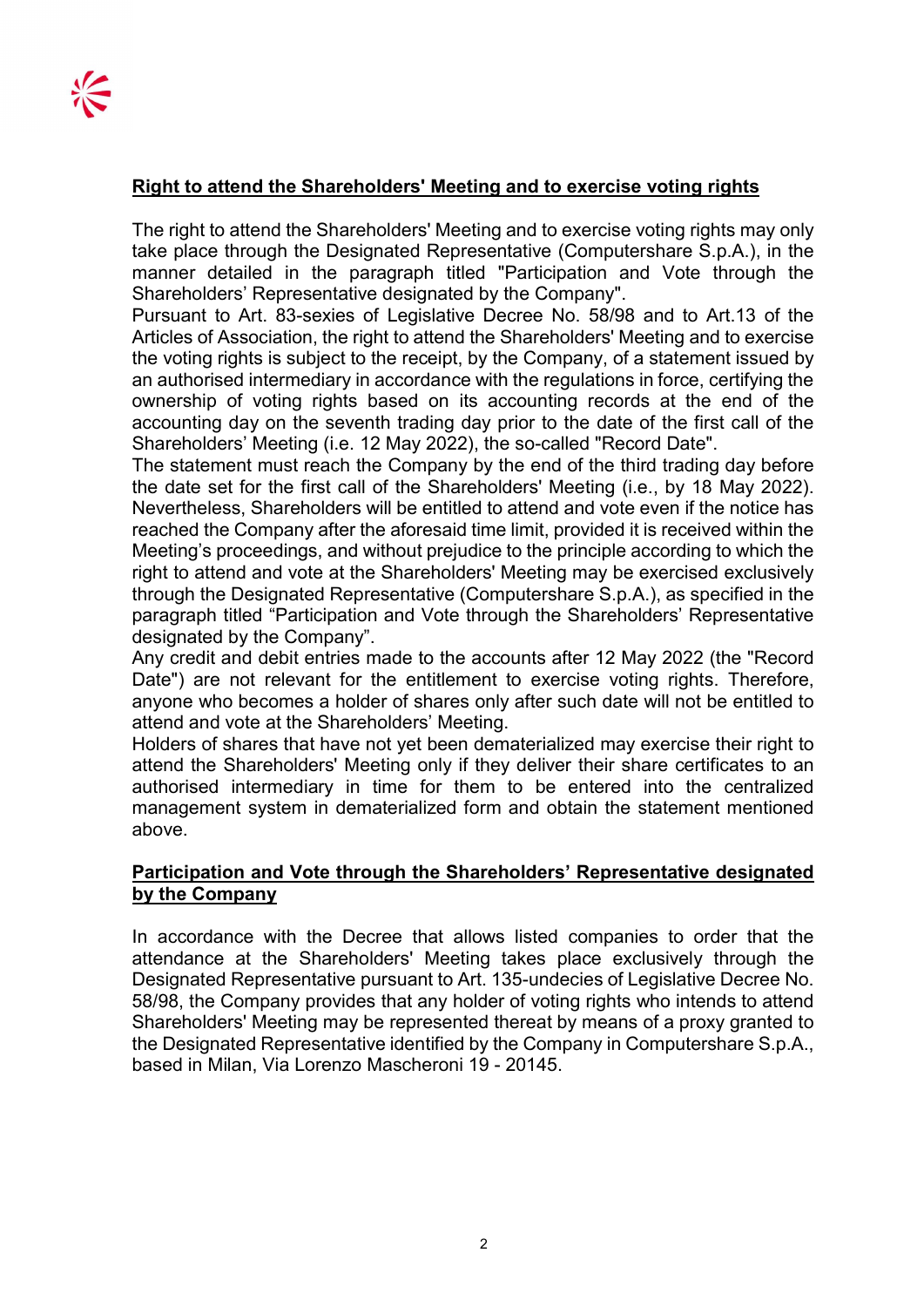The proxy to the Designated Representative must contain voting instructions on all or some of the proposals on the agenda and is effective only for the proposals in relation to which voting instructions have been given.

The proxy must be granted by the end of the second trading day before the date set for the Shareholders' Meeting (therefore, by 19 May 2022, in the event that the Shareholders' Meeting is held on first call and by 27 May 2022, in the event that the Shareholders' Meeting is held on second call).

In this regard, in order to facilitate the notification of the proxy and the voting instructions, from the section of the Company's website dedicated to this Shareholders' Meeting (www.leonardo.com, Section "2022 Shareholders' Meeting") it is possible to fill in and submit also online and in guided mode the appropriate form prepared by Computershare S.p.A., which is accessible at the following link:

(https://servizi.computershare.it/eRD/index.aspx?nos=675768912).

Alternatively, it is possible to download the form from the same website to be sent within the terms set out above, to Computershare S.p.A. to the certified email address ufficioroma@pecserviziotitoli.it or by fax to No. +390645417450 in the manner stated in the specifications titled "Instructions for filling in and submitting the form" referred to in the above-mentioned form.

The proxy and the voting instructions may be revoked in the same way and within the same terms as for sending them.

Furthermore, pursuant to the above-mentioned Decree, those who do not intend to use the methods of attendance described above, may grant proxies and/or subproxies pursuant to Art. 135-novies of Legislative Decree No. 58/98, which, with related written voting instructions, shall be sent to Computershare S.p.A. to the certified email address ufficioroma@pecserviziotitoli.it or by fax to No. +390645417450 preferably by 6:00 p.m. of the day before the date set for the Shareholders' Meeting (and therefore by 6:00 p.m. on 22 May 2022, in the event that the Shareholders' Meeting is held on first call and by 6:00 p.m. on 30 May 2022, in the event that the Shareholders' Meeting is held on second call). The proxy may be granted by signing the specific form available on the Company's website (www.leonardo.com, Section "2022 Shareholders' Meeting") in the manner stated therein.

The proxy and the voting instructions may be revoked in the same way and within the same terms as for sending them.

The granting of proxies pursuant to Art. 135-novies and Art. 135-undecies of Legislative Decree No. 58/98 does not involve any expense for the Shareholder, except for those incurred for their delivery or notification.

Computershare S.p.A. is at the disposal of the Shareholders to provide them with any necessary information and clarification, to the phone number +390645417413, or to the email address ufficiorm@computershare.it.

There is no provision for casting the vote electronically or by mail.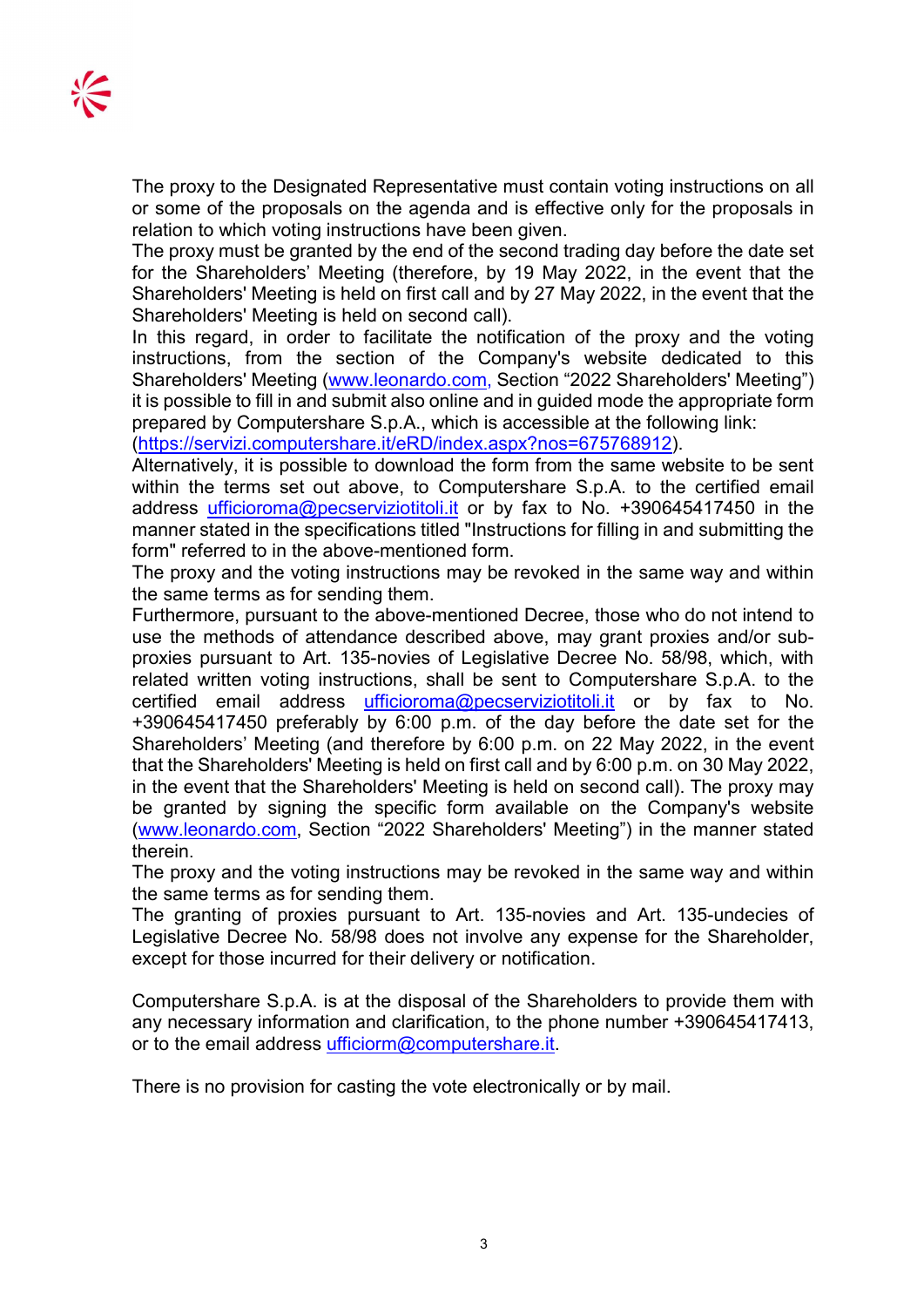#### Additions to the agenda and submission of resolution proposals by the Shareholders holding at least 2.5% of the share capital pursuant to Art. 126 bis, paragraph 1, first sentence, of Legislative Decree No. 58/98

Pursuant to Art. 126-bis of Legislative Decree No. 58/98, those Shareholders who, even jointly with others, represent at least one fortieth of the share capital may, by 26 April 2022 (i.e., first working day following the deadline referred to in Article 126 bis, paragraph 1, first sentence, of Legislative Decree No. 58/98), request additions to the items on the agenda or submit additional resolution proposals on those already on the agenda, stating the additional issues and/or motions in the relevant request.

No additions to the agenda may be considered for those matters in relation to which the Shareholders' Meeting is entitled to resolve, by law, at the proposal of the Directors or in relation to projects or reports prepared by said Directors, other than those specified in Art. 125-ter, paragraph 1, of Legislative Decree No. 58/98. Requests must be submitted in writing by the proposing Shareholders by fax to the number +3901010013250 or to the certified email address assemblea@pec.leonardo.com, together with the suitable documentation issued by an authorised intermediary, which certifies the ownership of the above-mentioned shareholding on the date of the request itself.

The proposing Shareholders must submit, within the deadline and in the manner set out above, a report stating the reasons for any proposed resolutions on additional matters they propose to discuss or the reasons for any further proposed resolutions regarding the items that are already on the agenda.

Any additions to the agenda or presentation of proposals for further resolutions on matters that are already included on the agenda will be announced by the Company, in the same forms as prescribed for publication of this notice of call of the Shareholders' Meeting, at least fifteen days prior to the date set for the Shareholders' Meeting on first call (and, therefore, by 8 May 2022). At the same time as it announces additions to the agenda or additional resolutions on matters already on the agenda, the Company will make available to the public, in the manner prescribed by Art. 125-ter, paragraph 1, of Legislative Decree No. 58/98, the related resolution proposals and the Shareholders' reports, as well as any possible evaluations made by the Board of Directors.

### Submission of individual resolution proposals pursuant to Art. 126-bis, paragraph 1, penultimate sentence, of Legislative Decree No. 58/98

Due to the fact that the attendance at the Shareholders' Meeting and the exercise of the voting rights may only take place through the Designated Representative (Computershare S.p.A.), the Company – in order to make it possible for the parties concerned to exercise the right referred to in Art. 126-bis, paragraph 1, penultimate sentence, of Legislative Decree No. 58/98, and therefore to submit individual resolution proposals on the items on agenda or any other proposed resolution that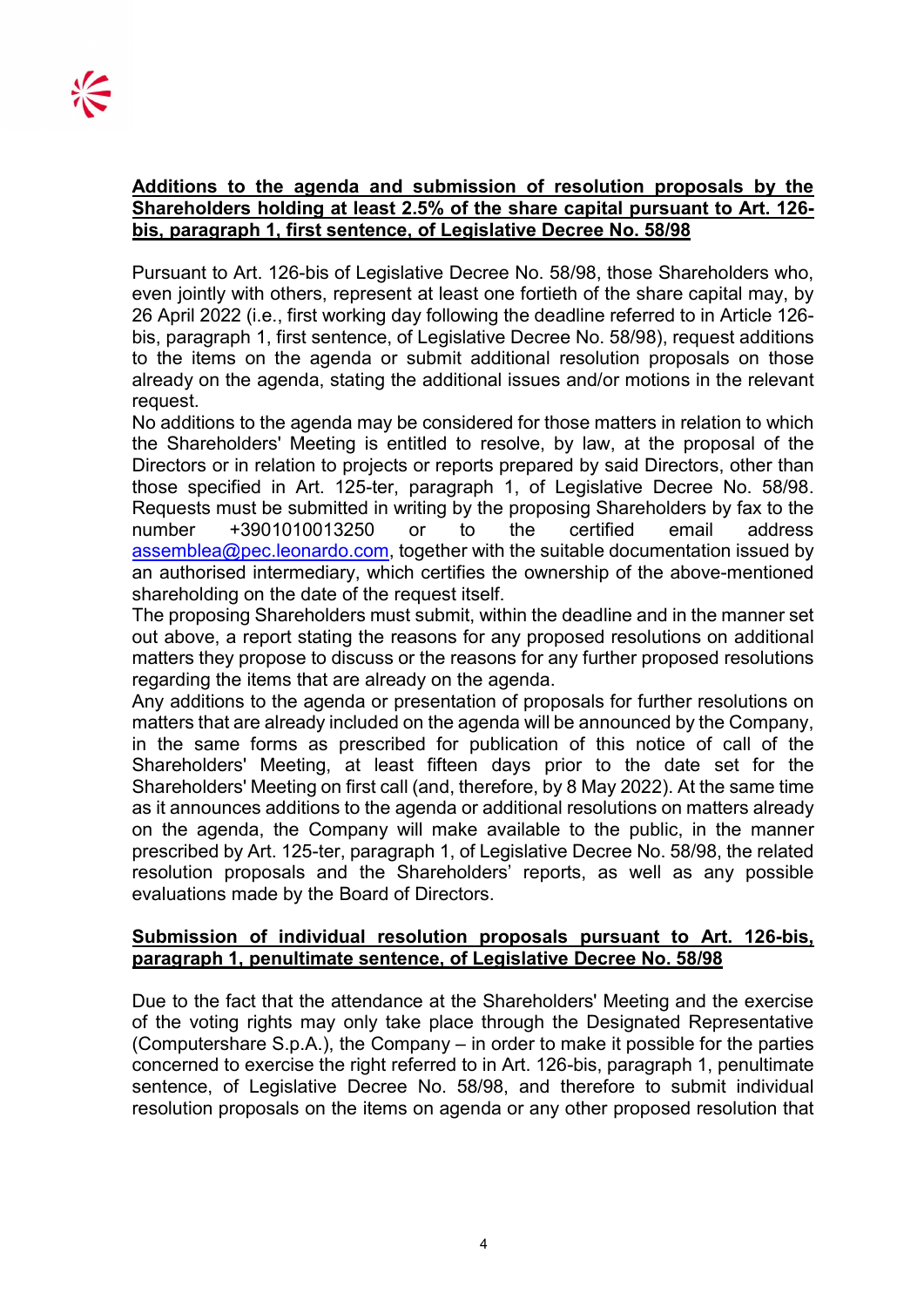is otherwise allowed ex lege, albeit according to such methods and terms as are consistent with the provisions of the aforementioned "Cura Italia" Decree and with the essential requirement that the proposals referred to in this paragraph are known by the generality of those entitled to attend the Shareholders' Meeting and exercise the voting rights in time to provide voting instructions to the Designated Representative – provides that those entitled to attend the Shareholders' Meeting and exercise their voting rights may individually submit resolution proposals on items already on the agenda and proposals that are otherwise allowed ex lege by 4 May 2022, thus committing itself to their subsequent publication.

In particular, the legitimacy to submit these proposals is subject to the receipt by the Company of the certification confirming ownership of the shares as at 12 May 2022 ("Record Date").

The proposals must be submitted in writing by eligible Shareholders by fax to the number +3901010013250 or to the certified email address assemblea@pec.leonardo.com, showing the express reference to: "Leonardo's 2022 Shareholders' Meeting - individual resolution proposals", the item of the agenda of the Shareholders' Meeting to which they refer, the text of the proposed resolution and the personal data of the applicant (surname and name, place and date of birth, tax code or all identification details in the case of an entity or company). The proposals submitted within the terms and in the manner described above shall be made available to the public, by the Company, by 6 May 2022 on the Company's website (www.leonardo.com, Section "2022 Shareholders' Meeting"), in order to allow those entitled to vote to express themselves consciously, while also taking into account these new proposals and, therefore, allowing the Designated Representative to also collect any possible voting instructions thereon; to this end it is recommended that those wishing to exercise the right to submit the proposals referred to in this paragraph, send them as soon as possible, for the purpose of a timely publication.

#### Right to ask questions before the Shareholders' Meeting

Anyone who has voting rights may submit questions regarding the items on the agenda before the Shareholders' Meeting. The questions must be received by the Company by no later than the seventh trading day before the date of the Shareholders' Meeting on first call (and, therefore, by 12 May 2022), pursuant to Art. 127-ter of Legislative Decree No. 58/98, together with the applicant's personal data (surname and name, place and date of birth, tax code or all identification details in the case of an entity or company) and the certification attesting the ownership of the shares as at 12 May 2022 ("Record Date"). Ownership may also be certified at a later time, provided it is done so by the third day following the "Record Date" (16 May 2022, first working day following the deadline referred to in Article 127-ter, paragraph 1-bis, of Legislative Decree No. 58/98).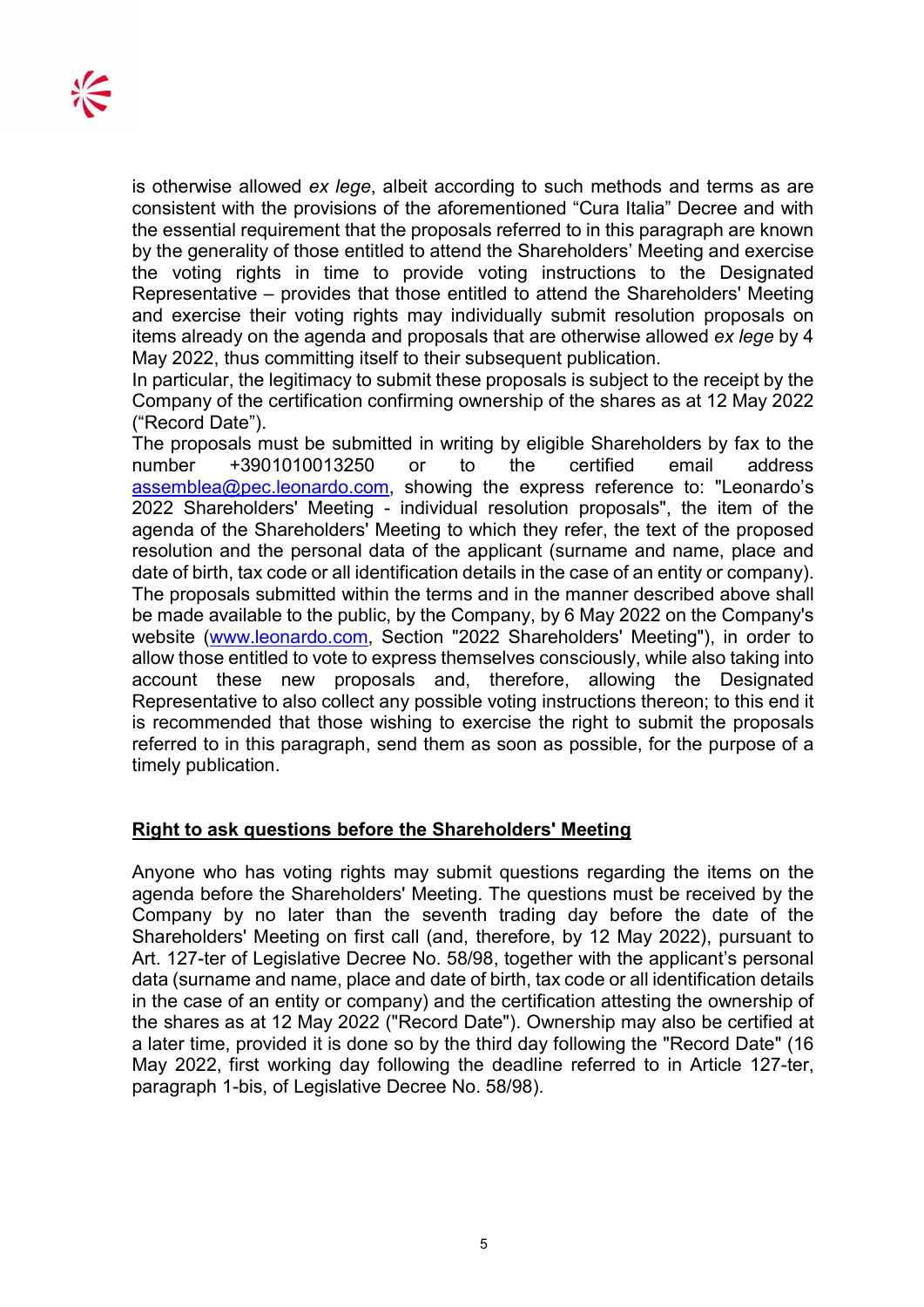Questions must be sent by fax to the No. +3901010013250 or to the certified email address assemblea@pec.leonardo.com.

In order to allow those entitled to vote to cast their vote through the Designated Representative, while also taking into account the feedback the Company has provided to these questions, the answers will be provided by the Company at least three days before the Shareholders' Meeting takes actually place through publication on the Company's website (www.leonardo.com, Section "2022 Shareholders' Meeting").

The Company will not take into consideration any questions that are not strictly related to the items on Shareholders' Meeting agenda, nor those which have already been answered as "FAQ 2022 Shareholders' Meeting" format in the Section "2022 Shareholders' Meeting" of the Company's website (www.leonardo.com).

### Report on the policy regarding remuneration and fees paid

Pursuant to Art. 123-ter, paragraph 3-ter, of Legislative Decree No. 58/98, the Shareholders' Meeting is also called in ordinary session to cast its vote, with a binding resolution, on the first section of the Report on the policy regarding remuneration and fees paid that describes the Company's policy on the remuneration of the members of the governing body, the General Manager and other executives with strategic responsibilities and, without prejudice to the provisions of Article 2402 of the Italian Civil Code, of the members of the control body, as well as the procedures used for adoption and the implementation of this policy.

Pursuant to Article 123-ter, paragraph 6, of Legislative Decree No. 58/98, the Shareholders' Meeting is also convened to cast its vote, with a non-binding resolution, on the second section of the Report on the policy regarding remuneration and fees paid, which shows, among other things, the remuneration paid in the previous year to the members of the governing and control bodies, to the General Manager and other executives with strategic responsibilities.

#### Information about share capital

As of the date of this notice, the share capital of Leonardo S.p.a. is equal to Euro 2,543,861,738.00, is represented by 578,150,395 shares and only consists of ordinary shares with a par value of Euro 4.40 each.

#### **Documentation**

The documentation pertaining to the Shareholders' Meeting, including the Explanatory Reports pursuant to Art. 125-ter of Legislative Decree No. 58/98 on the